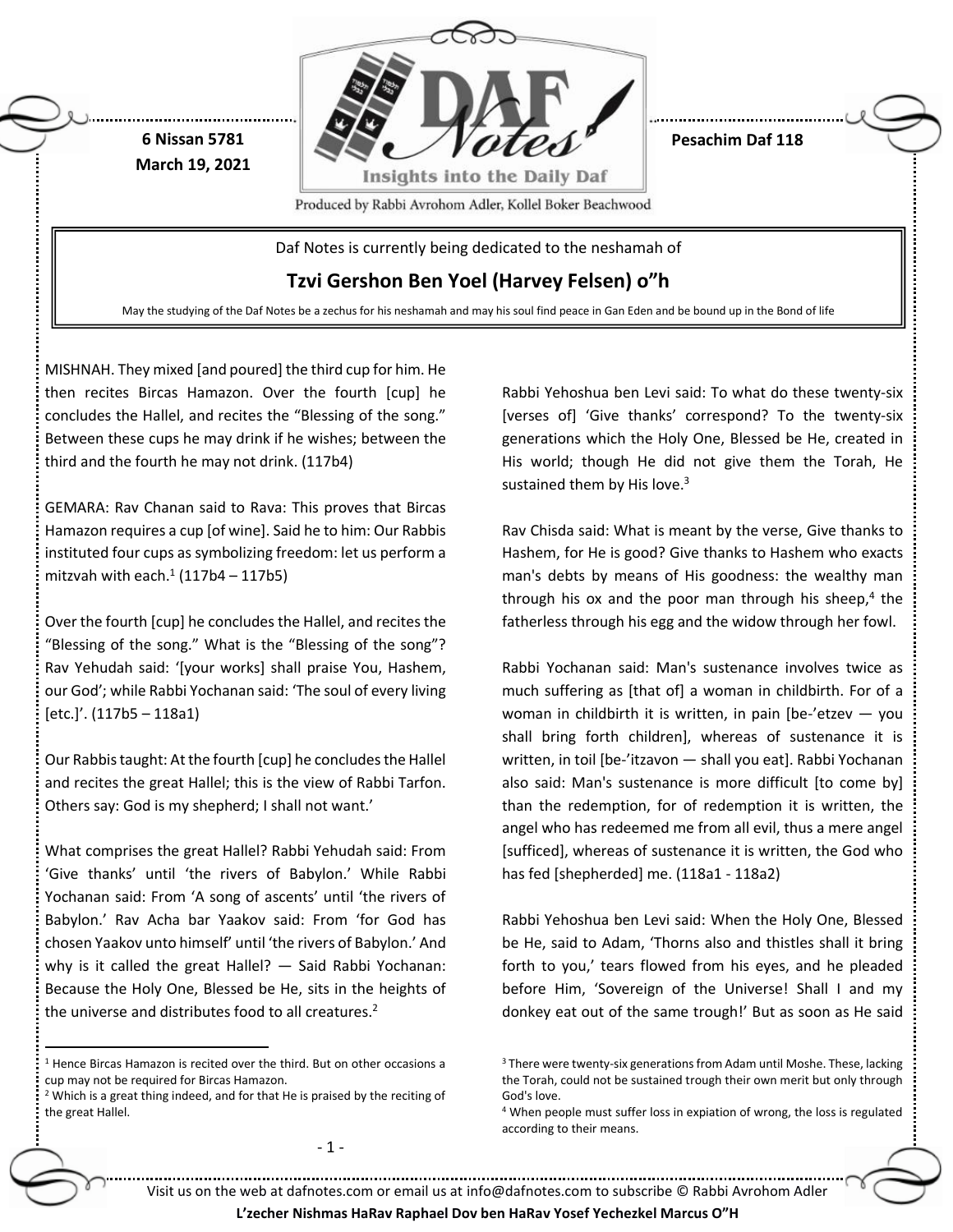

to him, 'In the sweat of your face shall you eat bread,' his mind was set at rest. Rabbi Shimon ben Lakish said: Happy are we that we did not remain subject to the first! Abaye observed: Yet we have still not [altogether] escaped from it, for we eat herbs of the field. (118a2)

Rav Shizbi said in the name of Rabbi Elozar ben Azaryah: A man's sustenance is as difficult [to provide] as the dividing of the Reed Sea, for it is written, Who givesfood to all flesh, and near it, To Him who divided the Reed Sea in parts. Rabbi Elozar ben Azaryah said: Constipation is as painful as the day of death and [as difficult to overcome] as the dividing of the Reed Sea, for it is said, That which is closed will be quick to open, and that is followed by [For I am Hashem, your God,] Who aplit the sea, and its waves raged. (118a2 – 118a3)

And Rav Sheishes said on the authority of Rabbi Elozar ben Azaryah: He who degrades the Festivals is as though he engaged in idolatry, for it is said, You shall not make for yourself molten gods, which is followed by, The Festival of matzos shall you keep. Rav Sheishes also said on the authority of Rabbi Elozar ben Azaryah: Whoever speaks derogatorily of another, and whoever accepts slander, and whoever gives false testimony against his neighbor, deserve to be cast to dogs, for it is said, you shall cast to the dogs, which is followed by, You shall not take up a false report, which may be read [lo sasi] – do not cause a vain report to be accepted. (118a3)

Now since there is the great Hallel, why do we recite this one? Because it includes [a mention of] the following five things: The exodus from Egypt, the dividing of the Reed Sea, the giving of the Torah [Revelation], the resurrection of the dead, and the travails of the Messiah. The exodus from Egypt, as it is written, When Israel came forth out of Egypt; as the dividing of the Reed Sea: The sea saw it, and fled; the giving of the Torah: The mountains skipped like rams; resurrection of the dead: I shall walk before Hashem [in the land of the living]; the travails of the Messiah: Not for our sake, Hashem, not for our sake. Rabbi Yochanan also said: 'Not for our sake, Hashem, not for our sake' refers to the servitude to [foreign] powers. Others state, Rabbi Yochanan said: 'Not for our sake, Hashem, not for our sake' refers to the war of Gog and Magog.

Rav Nachman bar Yitzchak said: [Hallel is recited] because it contains [an allusion to] the deliverance of the souls of the righteous from Gehinnom, as it is said, Please Hashem, deliver my soul. Chizkiyah said: Because it alludes to the descent of the righteous into the fiery furnace and their ascent from it. 'Their descent,' for it is written, 'Not for our sake, Hashem, not for our sake': [this] Chananyah said; 'But for Your Name's sake give glory' was said by Mishael; For Your kindness and for Your truth, by Azaryah; Why should the nations say? by all of them. 'Their ascent from the fiery furnace,' for it is written, Praise Hashem, all nations; [this] Chananyah said; Praise Him, all the states, was said by Mishael; For His mercy has overwhelmed us, by Azaryah; 'And the truth of Hashem endures forever,' by all of them. Others maintain [that] it was Gavriel who said, 'And the truth of Hashem endures forever.' [For] when the wicked Nimrod cast our father Avraham into the fiery furnace, Gavriel said to the Holy One, Blessed be He: 'Sovereign of the Universe! Let me go down, cool [it], and deliver that righteous man from the fiery furnace.' Said the Holy One, Blessed be He, to him: 'I am unique in My world, and he is unique in his world: it is fitting for Him who is unique to deliver him who is unique. But because the Holy One, Blessed be He, does not withhold the [merited] reward of any creature, he said to him, 'You shall be privileged to deliver three of his descendants.'

Rabbi Shimon the Shilonite lectured: When the wicked Nevuchadnezzar cast Chananyah, Mishael, and Azaryah into the fiery furnace, Yurkami, the ministering angel of hail, rose before the Holy One, Blessed be He, and said to Him: 'Sovereign of the Universe! Let me go down and cool the furnace and save these righteous men from the fiery furnace.' Said Gavriel to him, 'The might of the Holy One, Blessed be He, is not thus [manifested], for you are the ministering angel of hail, and all know that water extinguishes fire. But I, the ministering angel of fire, will go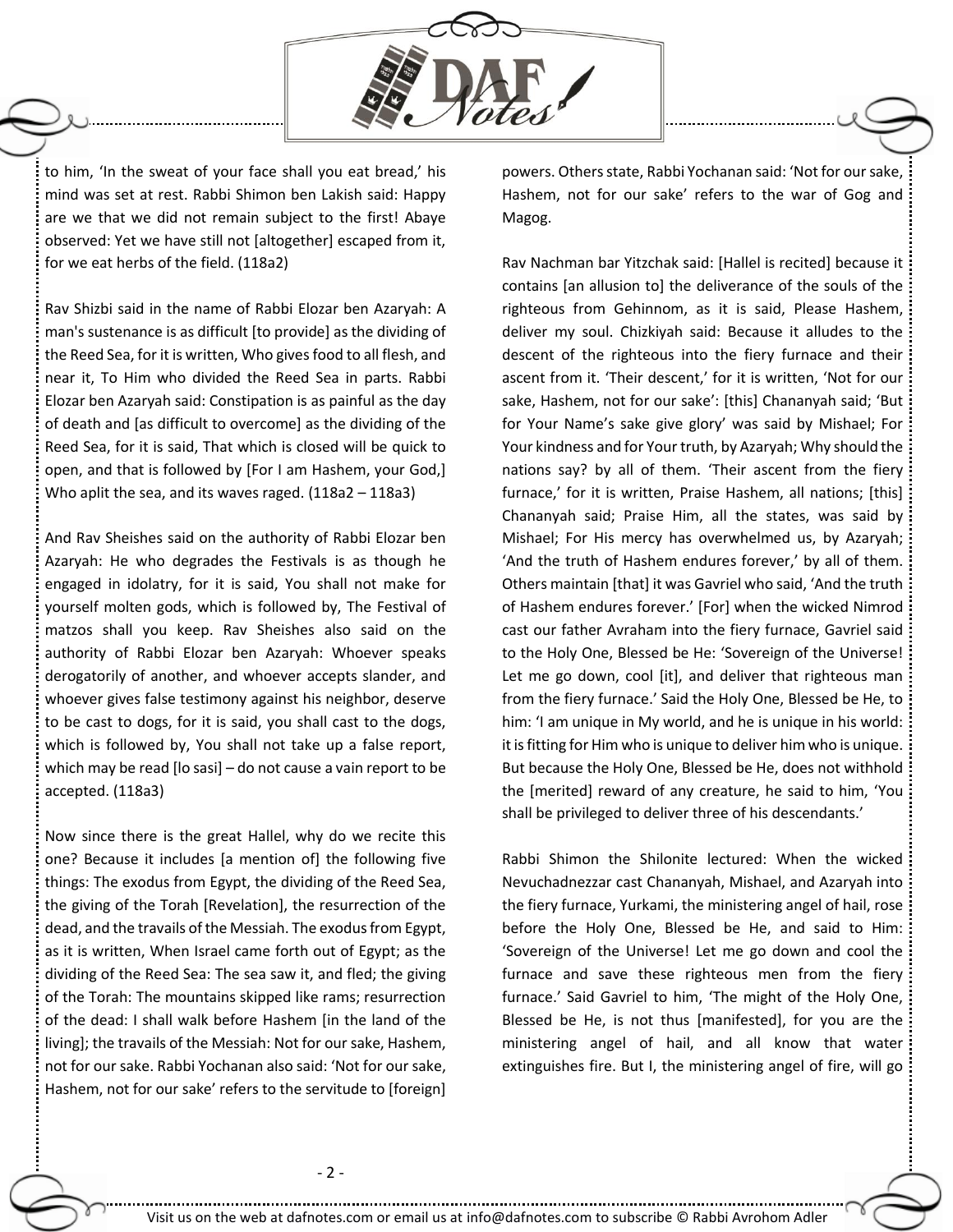

down and cool it within and burn from without,<sup>5</sup> and will thus perform a double miracle. Said the Holy One, Blessed be He, to him, 'Go down.' It was then that Gavriel commenced [with praise] and said, 'And the truth of Hashem endures forever.'

Rabbi Nassan said: It was the fish in the sea who said, 'and the truth of Hashem endures forever,' this being in accordance with Rav Huna. For Rav Huna said: The Israelites of that generation [sc. of the Egyptian exodus] were men of little faith, and as Rabbah bar Mari expounded: What is taught by the verse, But they were rebellious at the sea, even at the Reed Sea? This teaches that in that moment the Israelites were rebellious and said: Just as we ascend at one side [of the sea] so do the Egyptians ascend from another. Whereupon the Holy One, Blessed be He, ordered the ministering angel of the sea, 'Spit them out on to the dry land.' Said he to Him, 'Sovereign of the Universe! Does a master make a gift to his servant and then take it back from him!' He replied, 'I will give you one and a half times their number.' 'Sovereign of the Universe, he pleaded, 'can a servant claim [a debt] from his Master!' 'Let the brook of Kishon be a guarantor for Me,' He answered. Straightway he spewed them forth on to the dry land, and Israel came and saw them, as it is said, and Israel saw the Egyptians dead on the sea-shore. What is [this allusion to] 'one and a half times their number'? For in the case of Pharaoh it is written, [and he took] six hundred chosen chariots, whereas in the case of Sisera it is written, [And Sisera gathered . . . ] nine hundred chariots of iron. When Sisera came [to fight Israel] he advanced against them with iron staves. Thereupon the Holy One, Blessed be He, brought forth the stars out of their orbits against them, as it is written, The stars in their courses fought against Sisera. As soon as the stars of heaven descended upon them they heated those iron staves. So they went down to cool them and to refresh themselves in the brook of Kishon. Said the Holy One, Blessed be He, to the brook of Kishon, 'Go and deliver your pledge.' Straightway the brook

of Kishon swept them out and cast them into the sea, as it is said, The brook Kishon swept them away, that ancient brook. What does 'that ancient brook' mean? The brook that became a guarantor in ancient times. In that hour the fish in the sea opened [their mouths] and exclaimed, 'and the truth of Hashem endures forever.' (118a3 – 118b2)

Rabbi Shimon ben Lakish said, What does it mean 'Who makes the barren woman [akeres] into a happy mother of children'?<sup>6</sup> The congregation of Israel said before the Holy One, Blessed be He, 'Sovereign of the Universe! Your sons have made me like a weasel that dwells in the foundation of houses.'<sup>7</sup> Rava lectured, What does it mean, I love that Hashem should hear [my voice and my supplications]? The congregation of Israel said: Sovereign of the Universe! When am I loved by You? When You hear the voice of my supplications. 'I was brought low [dallosi], and He saved me.' The congregation of Israel spoke before the Holy One, Blessed be He, Sovereign of the Universe! Though I am poor [dallah] in mitzvos, yet I am Yours, and it is fitting that I should be saved.

Rav Kahana said: When Rabbi Yishmael son of Rabbi Yosi fell sick, Rebbe sent to him: Tell us two or three things which you have said to us in your father's name. He sent back to him, Thus did my father say: What is meant by the verse, Praise Hashem, all nations: What business have the nations of the world here?<sup>8</sup> This is its meaning: 'Praise Hashem, all nations' for the mighty and wondrous deeds which He wrought for them; all the more we, since 'His mercy is great toward us.' Furthermore [he sent word to him]: Egypt is destined to bring a gift to the Messiah. He will think not to accept it from them, but the Holy One, Blessed be He, will instruct him, 'Accept it from them: they furnished hospitality to My children in Egypt.' Immediately, 'Nobles shall come out of Egypt [bringing gifts]. Then Cush shall argue a kal vachomer with herself: If those [the Egyptians] who enslaved them are thus

 $\overline{a}$ 

<sup>&</sup>lt;sup>5</sup> To burn those who threw them into it.

<sup>6</sup> That is the literal translation; our Gemara interprets it homiletically: who transforms the foundation of the house.

<sup>&</sup>lt;sup>7</sup> The congregation of Israel is personified here as a woman, as often, and she complains that through the sins of her less worthy children she is

ashamed of the daylight but must hide like the weasels in the dark foundations of houses.

<sup>&</sup>lt;sup>8</sup> Why should they praise God because 'His mercy is great toward us'?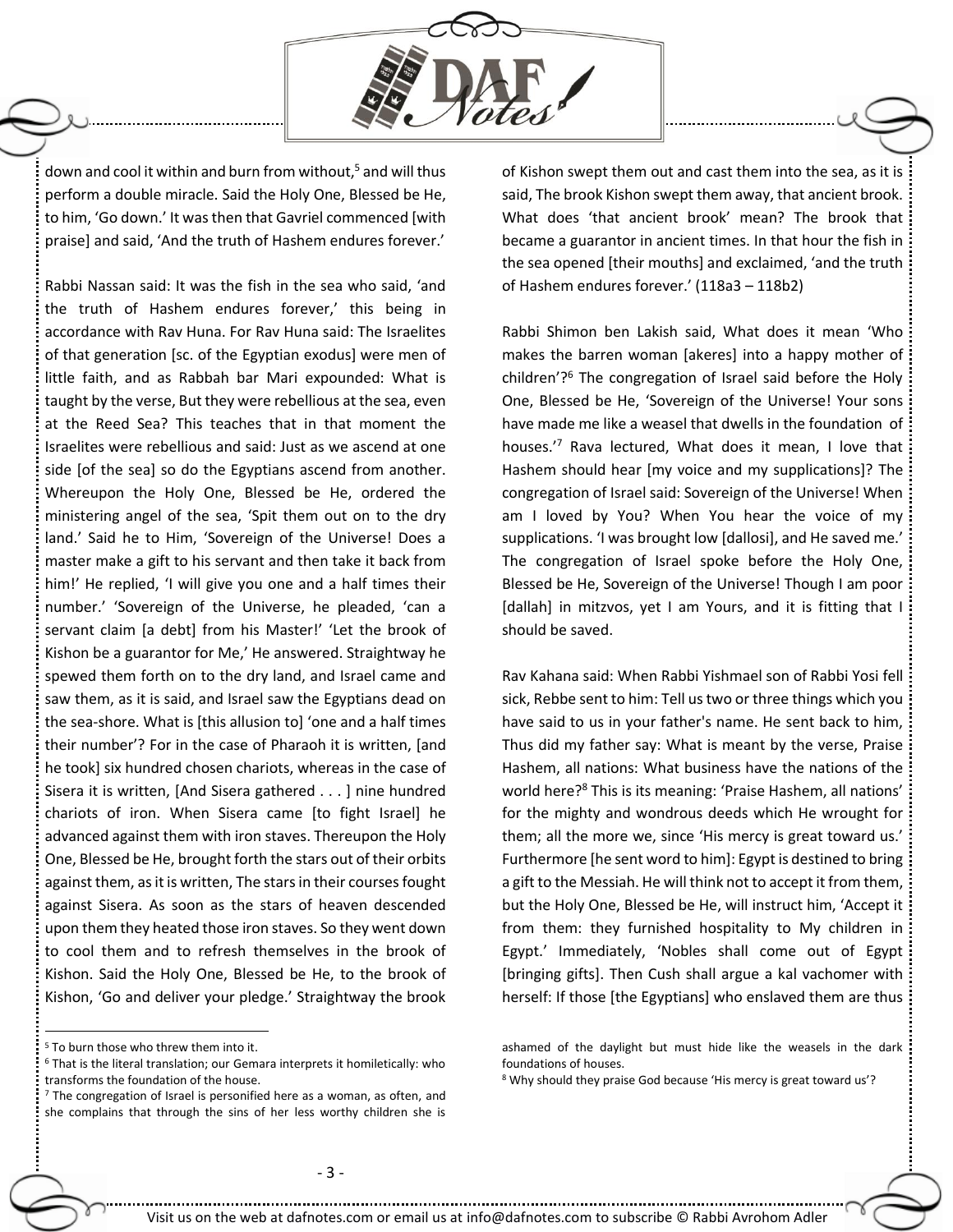

[treated], how much the more we, who did not enslave them! At that the Holy One, Blessed be He, shall bid him: 'Accept it from them.' Straightway, 'Cush shall hasten to stretch out her hands unto God.' Then shall the wicked Roman Empire argue a kal vachomer with herself: If those who are not their brethren are thus [accepted], how much the more we, their brethren.<sup>9</sup> But the Holy One, Blessed be He, will say to Gavriel: Rebuke the wild beast of the reeds [kaneh]; the multitude of [adas] the bulls: rebuke the wild beast [Rome] and take possession [keneh] of the congregation [edah]. Another interpretation: rebuke the wild beast of the reeds, i.e., that dwells among the reeds, as it is written, The boar out of the wood does ravage it, that which moves in the field feeds on it.<sup>10</sup> Rabbi Chiya bar Abba interpreted it in Rabbi Yochanan's name: Rebuke the wild beast all of whose actions may be recorded with the same pen.<sup>11</sup> 'The multitude of the bulls [abbirim], with the calves of the people': that means that they slaughtered the valiant [abbirim] like calves which have no owners. 'Everyone opening his hand with the desire of money': they stretch out their hand to accept the money, but do not carry out its owners' wishes. 'He has scattered the people that delight in approaches': what caused Israel to be scattered among the nations? The approaches [to the nations] which they desired.

He also sent to him: There are three hundred and sixty-five thoroughfares in the great city of Rome, and in each there were three hundred and sixty-five towers; and in each palace there were three hundred and sixty-five steps, and each step contained sufficient to provide the whole world with food. Rabbi Shimon ben Rebbe asked Rebbe — others say, Rabbi Yishmael son of Rabbi Yosi asked Rebbe — For whom are all these [other steps]?  $-$  For you, your companions and acquaintances, as it is said, And her gain and her hire shall be holiness to Hashem,' it shall not be stored nor treasured; for her gain shall be for them that dwell before Hashem. What does 'it shall not be stored' mean? — Rav Yosef learned: 'It shall not be stored' refers to a storehouse [granary]; 'nor

treasured,' to a treasure house. What does it mean 'for them that dwell before Hashem'? — Said Rabbi Elozar: They who recognize their colleagues' place in the academy. Others state, Rabbi Elozar said: They who welcome their colleagues in the academy. What does 'and for one who covers the ancient' [li-mechasseh atik] mean? That refers to he who 'conceals' [mechasseh] the things which the Ancient [atik] of Days concealed. And what is that? The secrets of the Torah. Others explain: That refers to he who reveals the things which the Ancient of Days concealed [kissah]. And what is it? The reasons of the Torah. (118b2 – 119a1)

## **INSIGHT TO THE DAF**

Why is making a living compared to the splitting of the Yam Suf? In his introduction to one of the volumes of Revivos Efraim, Rav Efraim Greenblatt Shlita records an answer that his father gave to the question above. When Bnei Yisroel were at the Yam Suf, Chazal tell us that they were surrounded on all sides with seemingly insurmountable obstacles. A deadly desert on one side, areas with deadly animals on the other, the Egyptians charging them on another side, and the Yam Suf. When thinking of how their salvation would come about, crossing the Yam Suf was the last thing on their minds. They thought that perhaps the "Ananei Ha'Kavod" – "Clouds of Glory" would smooth their way in one of the other two directions, or perhaps they would be helped by Hashem to defeat the Egyptians. They never thought their salvation would come through crossing the Yam Suf. So is it with making a living. Often a person has plans that he will be successful in this way or that way. However, Hashem often shows him that his parnassah salvation will come in a way that he least expected. As long as we believe and put our trust in Hashem, that miraculous unexpected option is always possible.

## **DAILY MASHAL**

## *The Yam Suf, the Duke and the Loan*

 $\overline{a}$ 

 $11$  Kaneh is now connected with the same word meaning feather, quill.  $-$ All their activities are of the same nature — evil to Israel.

<sup>&</sup>lt;sup>9</sup> As they are descendants of Esav.

<sup>&</sup>lt;sup>10</sup> Kaneh is now interpreted as the cane reeds of the forest, the boar (or, swine) being Rome.